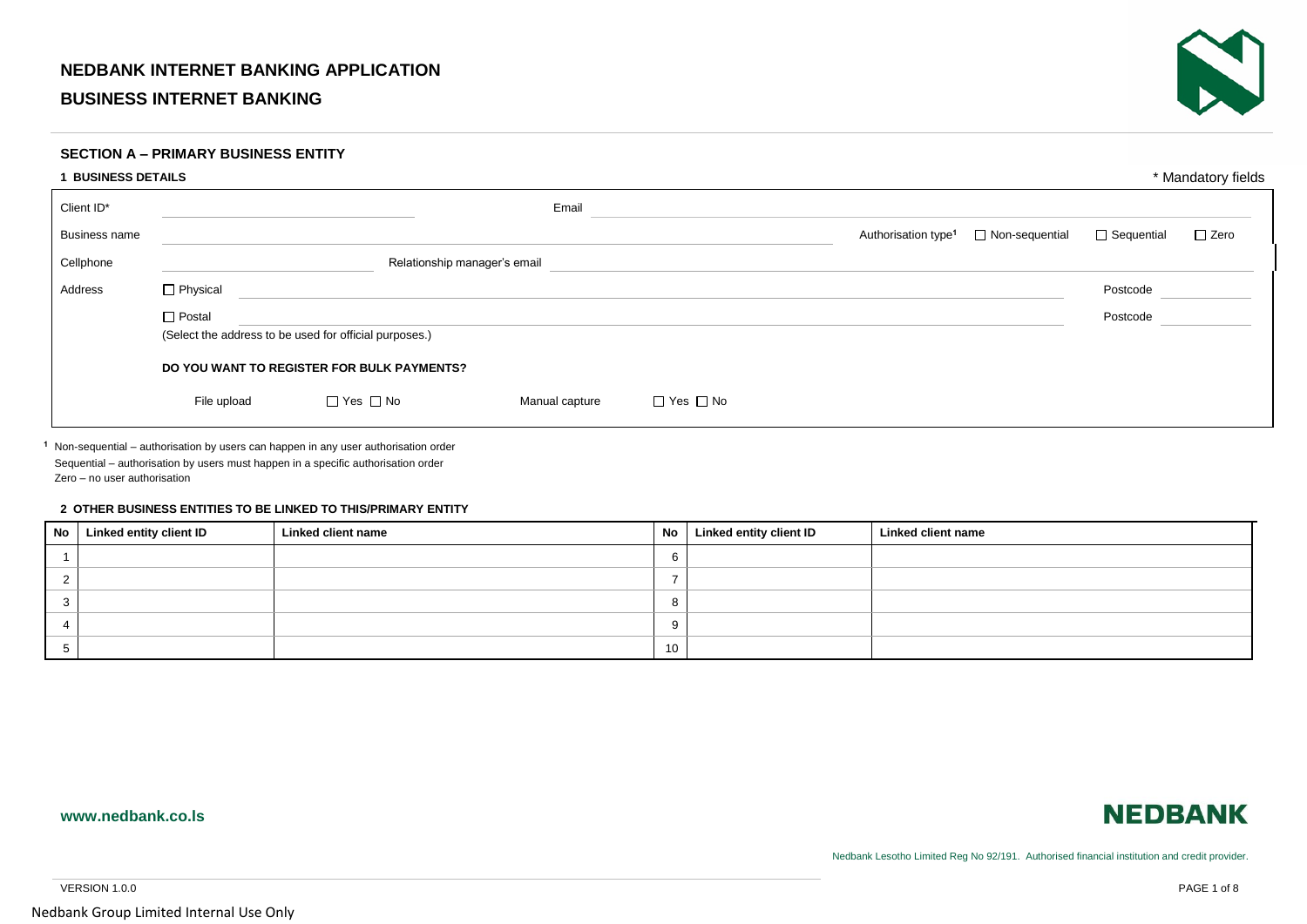# **NEDBANK INTERNET BANKING APPLICATION**

# **BUSINESS INTERNET BANKING**



#### **3 CREDIT CARDS TO BE LINKED**

| No l | Credit card no | Username (person who must have access to make payments) | <b>No</b> | <b>Credit card no</b> | Username (person who must have access to make payments) |
|------|----------------|---------------------------------------------------------|-----------|-----------------------|---------------------------------------------------------|
|      |                |                                                         |           |                       |                                                         |
|      |                |                                                         |           |                       |                                                         |
|      |                |                                                         |           |                       |                                                         |
|      |                |                                                         |           |                       |                                                         |
|      |                |                                                         | 10        |                       |                                                         |

#### **4 BUSINESS INTERNET BANKING LIMITS** (Please complete this section to enable you to make payments.)

| Cumulative client level daily limit <sup>1</sup> |                                                                      |                                   | Package description                       | <b>CL</b><br><b>BANK USE ONLY</b>                                 |                                                                   |                                                                  |                              |
|--------------------------------------------------|----------------------------------------------------------------------|-----------------------------------|-------------------------------------------|-------------------------------------------------------------------|-------------------------------------------------------------------|------------------------------------------------------------------|------------------------------|
|                                                  |                                                                      | Initiation limit <sup>1</sup>     |                                           |                                                                   | Authorisation limit <sup>1</sup>                                  | <b>Effective date</b>                                            |                              |
|                                                  |                                                                      | <b>Minimum transaction amount</b> | <b>Maximum transaction amount</b>         | <b>Total amount</b>                                               | No of transactions                                                | <b>Monthly limit</b>                                             | Date from when limits        |
| No                                               | Daily minimum<br>transaction amount limit<br><b>Transaction type</b> |                                   | Daily maximum<br>transaction amount limit | Cumulative daily transaction<br>amount limit for<br>authorisation | Maximum number of transactions<br>allowed daily for authorisation | Cumulative monthly transaction<br>amount limit for authorisation | are applicable<br>DD-MM-YYYY |
|                                                  | Bank-defined payments                                                | 0                                 |                                           |                                                                   |                                                                   |                                                                  |                              |
| $\overline{2}$                                   | Bulk mixed payments                                                  | $\mathbf 0$                       |                                           |                                                                   |                                                                   |                                                                  |                              |
| 3                                                | Transfer to own account                                              | 0                                 |                                           |                                                                   |                                                                   |                                                                  |                              |
| 4                                                | Payments to accounts at                                              | 0                                 |                                           |                                                                   |                                                                   |                                                                  |                              |
|                                                  | this bank                                                            |                                   |                                           |                                                                   |                                                                   |                                                                  |                              |
| 5                                                | Payments to accounts at<br>other banks                               | 0                                 |                                           |                                                                   |                                                                   |                                                                  |                              |
|                                                  |                                                                      |                                   |                                           |                                                                   |                                                                   |                                                                  |                              |

<sup>1</sup> If any limit value is left blank, the limit for the specific transaction type will be unlimited.

## **www.nedbank.co.ls**



Nedbank Lesotho Limited Reg No 92/191. Authorised financial institution and credit provider.

VERSION 1.0.0 PAGE 2 of 8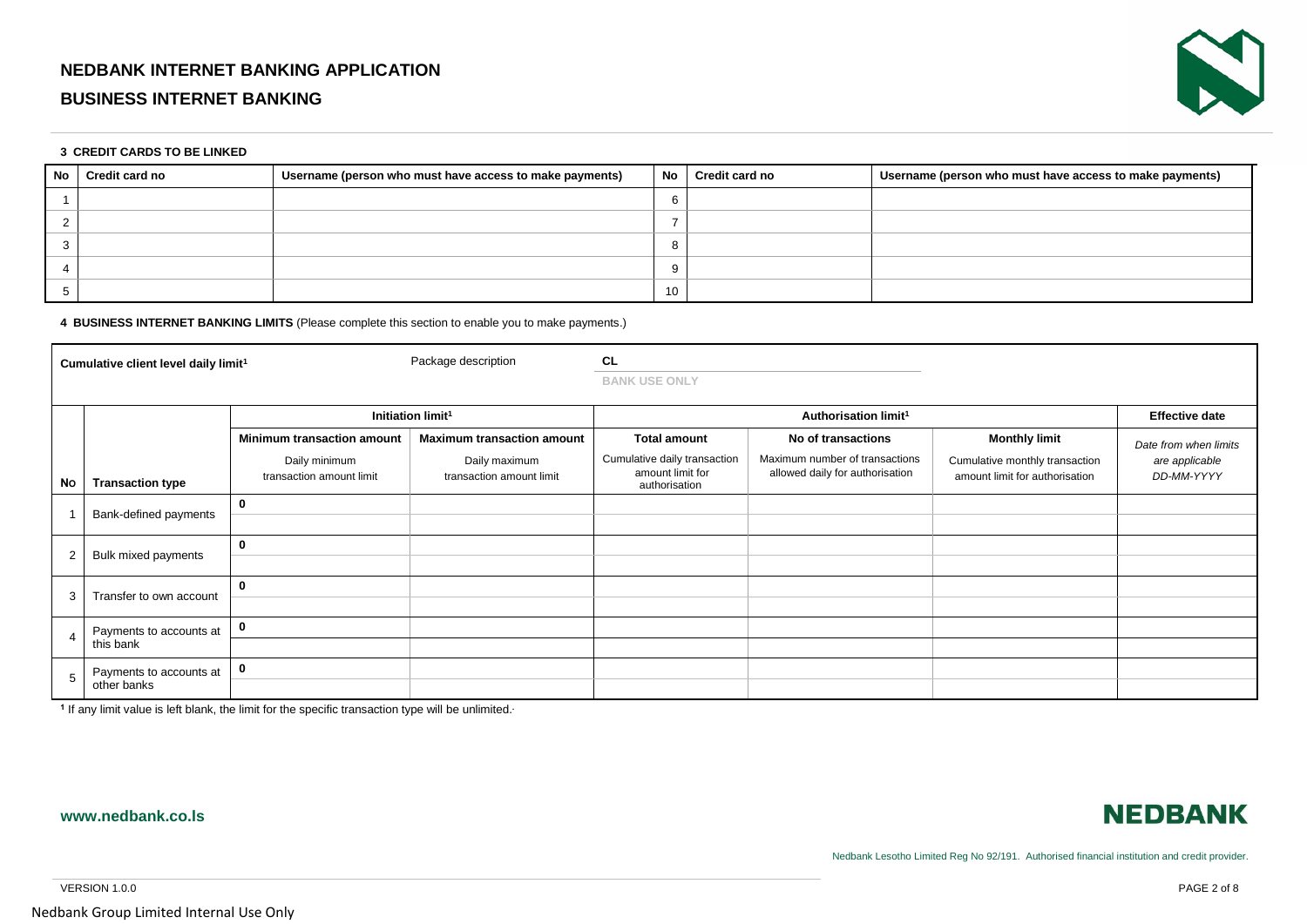# **NEDBANK INTERNET BANKING APPLICATION**

# **BUSINESS INTERNET BANKING**



|                 |                           | 5 USER DETAILS (Please complete this section for each user who should have access on the profile.) |                 |                                                                                                                         |                                                   |                                                                                             | * Mandatory fields                                                   |  |
|-----------------|---------------------------|----------------------------------------------------------------------------------------------------|-----------------|-------------------------------------------------------------------------------------------------------------------------|---------------------------------------------------|---------------------------------------------------------------------------------------------|----------------------------------------------------------------------|--|
| User ID         |                           |                                                                                                    |                 | Date of birth*                                                                                                          | Email*                                            |                                                                                             |                                                                      |  |
| Title           |                           |                                                                                                    |                 | First name(s)*                                                                                                          |                                                   | Surname*                                                                                    |                                                                      |  |
| Address         | $\Box$ Physical           |                                                                                                    |                 |                                                                                                                         |                                                   |                                                                                             | Postcode                                                             |  |
|                 | $\Box$ Postal             |                                                                                                    |                 |                                                                                                                         |                                                   |                                                                                             | Postcode                                                             |  |
|                 |                           | Select the address to be used for official purposes.                                               |                 |                                                                                                                         |                                                   |                                                                                             |                                                                      |  |
| Cellphone*      |                           |                                                                                                    | Fax             |                                                                                                                         |                                                   |                                                                                             |                                                                      |  |
| Identification* |                           | $\Box$ ID<br>□ Passport                                                                            | ID/Passport no* |                                                                                                                         |                                                   | Issuing country of passport**                                                               |                                                                      |  |
|                 |                           |                                                                                                    |                 |                                                                                                                         |                                                   |                                                                                             | ** Mandatory if passport number is provided as<br>identification     |  |
|                 |                           | <b>REGISTER THE USER FOR BULK PAYMENTS?</b> □ Yes □ No                                             |                 |                                                                                                                         |                                                   |                                                                                             |                                                                      |  |
|                 |                           |                                                                                                    |                 |                                                                                                                         |                                                   |                                                                                             |                                                                      |  |
|                 |                           |                                                                                                    |                 | USER ACCOUNT ACCESS - If the user's access to accounts is restricted, please indicate the accounts the user can access: |                                                   |                                                                                             | <b>USER ROLE/USER RIGHTS/AUTHORISATION LEVELS</b> - please indicate: |  |
| No              | Account no                |                                                                                                    | <b>No</b>       | Account no                                                                                                              |                                                   | $\Box$ I – Input rights only                                                                |                                                                      |  |
| -1              |                           |                                                                                                    | 6               |                                                                                                                         |                                                   | $\Box$ A - Authorise rights only<br>$\Box$ B – Both input and authorise rights (super-user) |                                                                      |  |
| $\overline{2}$  |                           |                                                                                                    | $\overline{7}$  |                                                                                                                         |                                                   | $\Box$ C – Both input and authorise rights (with segregation of duties)                     |                                                                      |  |
| 3               |                           |                                                                                                    | 8               |                                                                                                                         | $\Box$ F – First authoriser (Signatory A/Group A) |                                                                                             |                                                                      |  |
| 4               |                           |                                                                                                    | 9               |                                                                                                                         |                                                   | □ P - Part authoriser □ Group A □ Group B                                                   |                                                                      |  |
| 5               |                           |                                                                                                    | 10              |                                                                                                                         |                                                   |                                                                                             |                                                                      |  |
|                 |                           |                                                                                                    |                 |                                                                                                                         |                                                   |                                                                                             |                                                                      |  |
|                 |                           |                                                                                                    |                 |                                                                                                                         |                                                   |                                                                                             |                                                                      |  |
|                 | Name of designated person |                                                                                                    |                 |                                                                                                                         |                                                   |                                                                                             |                                                                      |  |
|                 | (duly authorised)         |                                                                                                    |                 |                                                                                                                         | Signature                                         |                                                                                             |                                                                      |  |
|                 | Name of designated person |                                                                                                    |                 |                                                                                                                         |                                                   |                                                                                             |                                                                      |  |
|                 | (duly authorised)         |                                                                                                    |                 |                                                                                                                         | Signature                                         |                                                                                             |                                                                      |  |
|                 |                           |                                                                                                    |                 |                                                                                                                         |                                                   |                                                                                             |                                                                      |  |
| Signed at       |                           |                                                                                                    | on              |                                                                                                                         |                                                   | For and on behalf of the business                                                           |                                                                      |  |
|                 |                           | Place                                                                                              |                 | Date                                                                                                                    |                                                   |                                                                                             |                                                                      |  |

### **www.nedbank.co.ls**

# **NEDBANK**

Nedbank Lesotho Limited Reg No 92/191. Authorised financial institution and credit provider.

VERSION 1.0.0 PAGE 3 of 8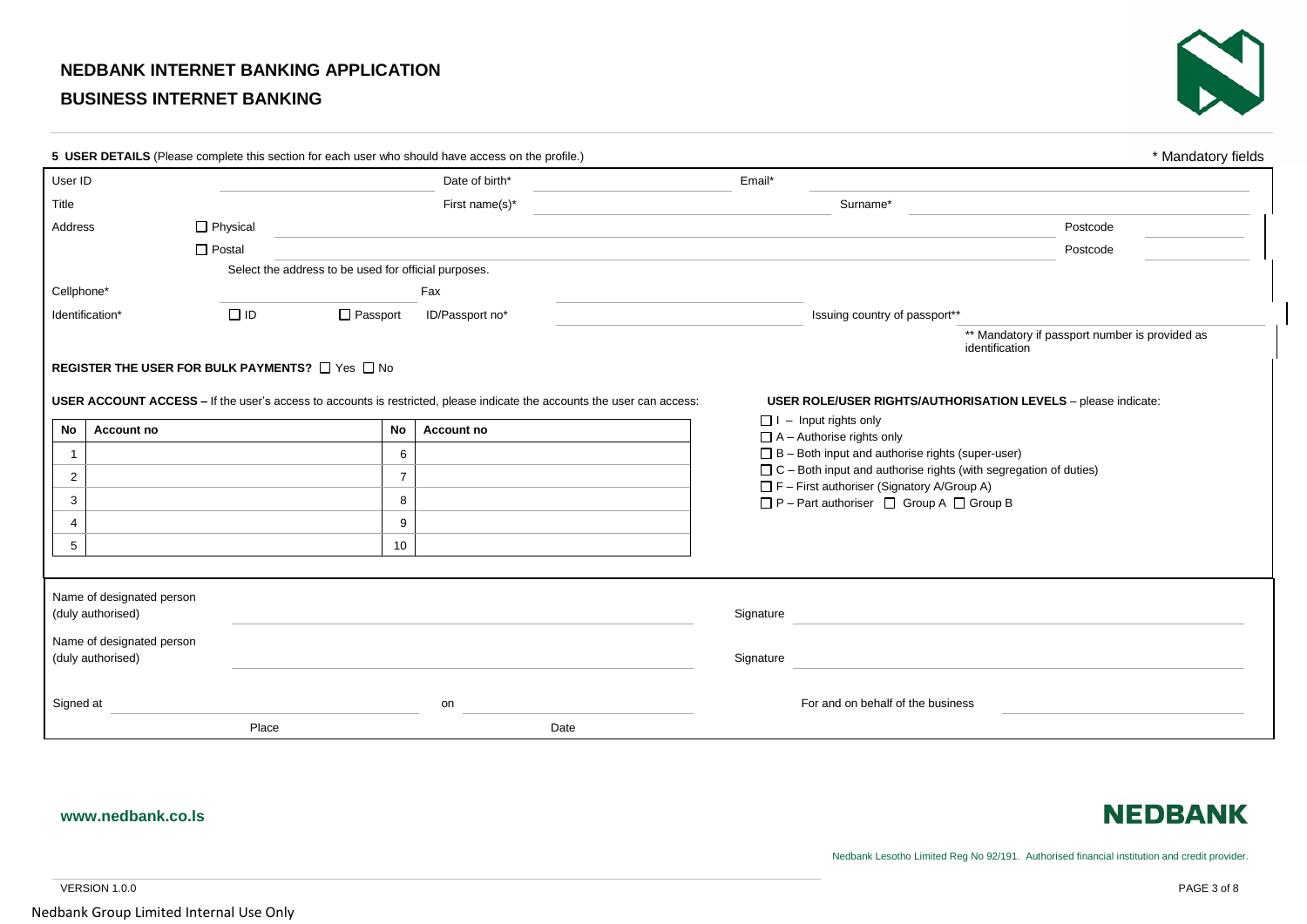# **NEDBANK INTERNET BANKING SERVICES GENERAL TERMS AND CONDITIONS**



#### **GENERAL TERMS AND CONDITIONS**

### applicable to ('**the client**')

#### and **NEDBANK LESOTHO LIMITED** ('**the bank**').

The following terms and conditions are applicable to Nedbank Electronic Banking Services ('the services'), which Nedbank Lesotho Limited Reg No 92/191 ('**we**') will provide to the client upon formal approval of the client by the bank.

You, the client, confirm that the information and instructions in the electronic banking application form are both true and correct to the best of your knowledge. In the event of incorrect information being supplied, the bank will have the right immediately to discontinue any/all of the services without notification and you specifically waive any right to hold us liable for damage suffered as a consequence of services being discontinued in this manner.

You further confirm that you understand and accept that the terms and conditions below, as set out on the bank's website and amended from time to time, will apply to the use of any of the services pursuant to the electronic banking application.

#### **1 PROFILE AND SERVICES**

- 1.1 For the purposes hereof a reference to services will include any and/or all of the various services forming part of the bank's electronic banking services, which may be linked to a client's profile and are made available to the client through the bank's systems.
- 1.2 Once we have approved the application, you will be provided with a profile number or security device, signature numbers, password and/or PIN ('confidential information') in order to use the services.
- 1.3 You will have access only to the services that are linked to your profile and only services selected in the application form (and approved) will be linked.
- 1.4 We may offer new services from time to time and reserve the right to modify, replace or discontinue any existing service without prior notice to you.
- 1.5 Services may be removed from your profile on written request by you and additional services may be linked to your profile on further application.

#### **2 PASSWORD/PIN AND EQUIPMENT**

- 2.1 Should you wish to make use of any service where a password/PIN is required, we will allocate you one in respect of your profile number. You agree to comply with all the terms and conditions in force from time to time and applicable to our services when entering your profile number and password/PIN to gain access to any of the services or profiles.
- 2.2 You must provide and maintain hardware and all consumable material required for the use of the services unless such hardware and consumable material form part of our systems. We make no representations as to the suitability of any of your hardware, software or consumable material for the use of the services.
- 2.3 You agree to make use of the services available to you after we have approved and provided the device to you in accordance with these terms and conditions.

# **3 CLIENT'S OBLIGATIONS**<br>**3.1** You acknowledge that you

- You acknowledge that you are aware that the rendering of the services is subject to various acts and other legislation and you undertake to comply with all applicable legislation at all times.
- 3.2 You acknowledge that your use of the services will not vary any aspect of our relationship with you and both parties agree in particular that:<br>3.2.1 the use of any service will be subject to the completion and signatur
- the use of any service will be subject to the completion and signature by your duly authorised signatory/signatories of the electronic banking application form and any other documentation or agreement required by us from time to time and the delivery thereof to a branch or electronic banking centre of the bank;
- 3.2.2 you must settle any payment obligations to the bank in accordance with the instructions issued to the bank through the service and this will not in any way entitle you to overdraw any account, unless prior arrangements have been made with us and then only in terms of such arrangements; and
- 3.2.3 the limits allocated to any of your accounts will not be exceeded.
- 3.3 You must inform us of any change in the information provided to us in the application form and confirm that you will have no claims against us if any information is incorrect.
- 3.4 You must:
- 3.4.1 acquaint yourself with the functionality of the services and how they are to be used and, if necessary, ask us for help;
- 3.4.2 immediately change any temporary password/PIN allocated by us for the purpose of giving you access to the services for the first time; 3.4.3 acquaint yourself with and follow the security procedures communicated by us from time to time as well as such other procedures that may apply to the services and specifically those that may be displayed on our internet website, acknowledging that:
- 3.4.3.1 we are not obliged to prescribe or recommend any security procedures to you, but we may do so and any failure by you to follow the recommended security procedures may result in a breach of the confidentiality of your confidential information and may lead to unauthorised transactions between accounts linked to your electronic banking profile with us; and
- 3.4.3.2 any software downloaded by you from the internet and specifically our internet site is third-party software, the licensing of which will be subject to such terms and conditions as the licensor of such software may impose and we make no representations or warranties as to the suitability of any of your information technology systems used for receiving, accessing or using the services;
- 3.4.4 ensure the safekeeping and confidentiality of all confidential information, and must particularly ensure that the confidential information is not written down and kept where it can easily be discovered;
- 3.4.5 ensure that nobody other than you is permitted to use services to which you have subscribed. If a power of attorney has been given, you must ensure that only authorised persons have access to and are allowed to use the services and businesses must ensure that only authorised employees have access to and are allowed to use the services;
- 3.4.6 notify us immediately where you reasonably become aware or suspect that confidential information has been lost or forgotten or may have fallen into the hands of an unauthorised person;

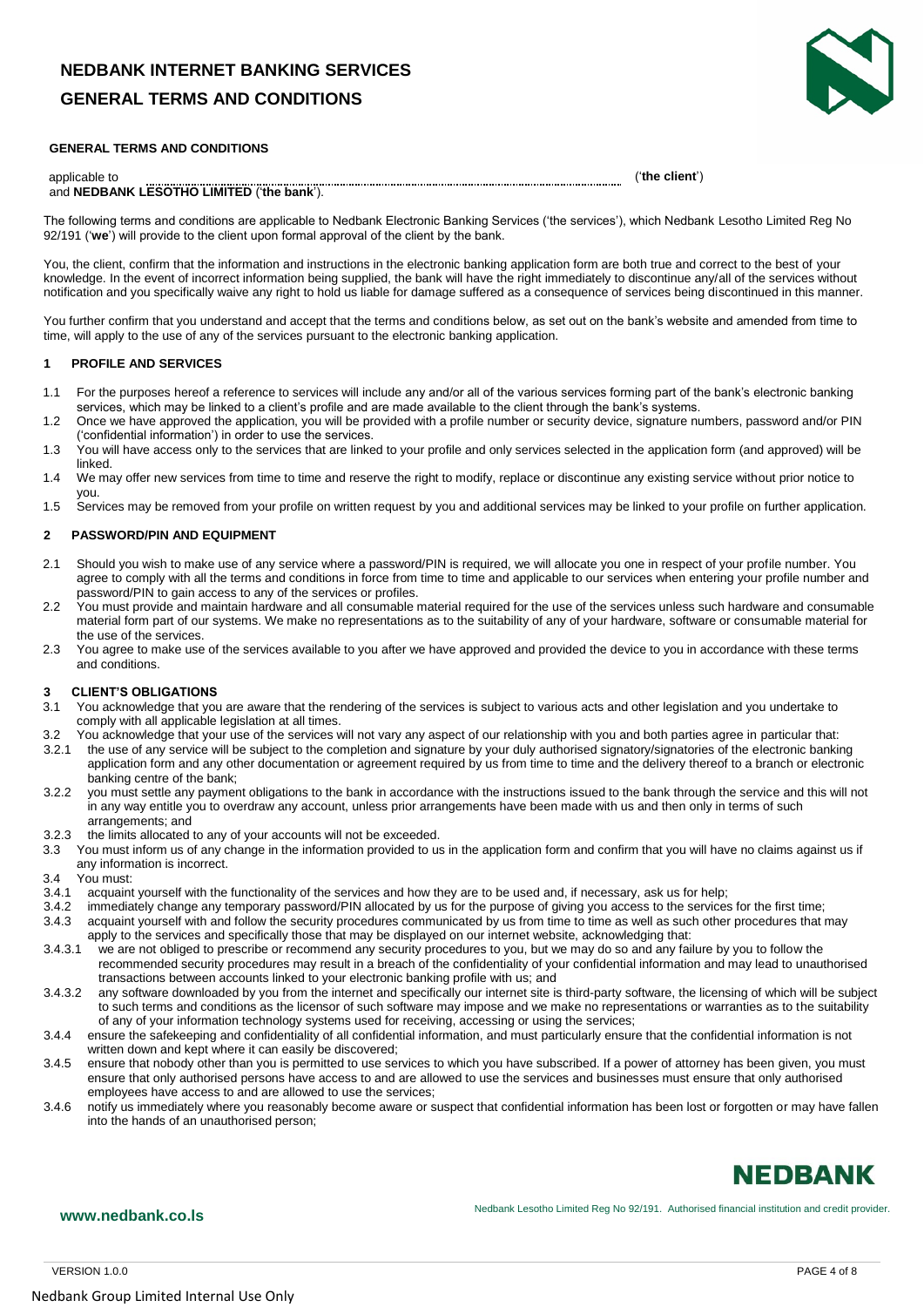# **GENERAL TERMS AND CONDITIONS**



- 3.4.7 read, understand and apply the information displayed on any profile, system or electronic banking site and understand your role in respect thereof;
- 3.4.8 ensure that you have current and updated antivirus software in place to prevent, detect and remove malicious computer viruses and acknowledge that undetected viruses may corrupt and/or destroy computer programs, applications, files and potentially computer hardware. Additionally you may unintentionally transmit the virus to other computers. We will not be held responsible for any computer virus that affects your computer or software while using the services; and
- 3.4.9 acquaint yourself with any specific terms and conditions of use that may exist in relation to any of the services and will be bound by such terms and conditions as though they form part of this document.
- 3.5 You may not:
- cede or assign any of your rights under this agreement without our prior written consent;
- 3.5.2 operate or use the service in any manner that will prejudice us; and 3.5.3 use the services for any purpose that is unlawful or that is not permit
- use the services for any purpose that is unlawful or that is not permitted, whether expressly or implicitly, by these terms and conditions or by any applicable law or regulation. We reserve the right, subject to applicable law, to terminate the services and your right to the services at any time and for any reason, including, without limitation, if we in our sole judgement believe that you are or have been engaged in conduct or activities that violate any of the terms and condition or our rights or if you provided us with false or misleading information.
- 3.6 You understand and accept that you may only link a business account or an account requiring multiple signatures to the profile if you have submitted to us an original written resolution or power of attorney to this effect and you must ensure that no unauthorised persons have access to the services.
- 3.7 We will be entitled and authorised to debit your accounts with the amounts of the transactions effected through the services as well as to debit your accounts with the amount of any fees applicable to the services from time to time.

#### **4 THE BANK'S OBLIGATIONS**

4.1 We will:

- 4.1.1 furnish you with temporary passwords/PINs on approving your use of the services offered in terms hereof; and<br>4.1.2 furnish you with replacement confidential information only on written notice that a password/PIN has
- furnish you with replacement confidential information only on written notice that a password/PIN has been lost, forgotten or fallen into the wrong hands.
- 4.2 You acknowledge that:<br>4.2.1 we will not be require
- we will not be required to inquire into the authority of any person who uses or has used the services or passwords/PINs, nor the validity of any information you gave us for the use of the services and we will be entitled to assume (unless we have been informed in writing to the contrary) that any person in possession of the confidential information is properly authorised to conduct any and all transactions through the services; 4.2.2 once we have received and implemented an instruction given by you in respect of the use of the services, you cannot countermand or amend
- such instruction, but must follow the procedures we prescribe from time to time in respect of the various services; and 4.2.3 if we are instructed in writing to stop a transaction, we will attempt to do so, but we will not be liable for any loss incurred, whether direct or consequential, if we fail to do so.

#### **5 PAYMENTS AND TRANSFERS**

- 5.1 Once payment to a third party or a transfer transaction (a transfer between your linked accounts) has been processed, a confirmation reflecting that the payment or transfer has been processed will be available to you.
- 5.2 Payments may take up to three business days to be reflected on third-party accounts.

#### **6 FAILED TRANSACTIONS**

If any transaction fails, including as a result of insufficient funds being available in your account or of a third-party account having been closed, we will not be held liable.

#### **7 INDEMNITY**

- 7.1 You hereby waive your rights in respect of and indemnify us against any demand, claim or action relating to or in connection with the services, whether directly or indirectly, unless such demand, claim or action arose as a direct consequence of the gross negligence or wilful misconduct of the bank or any of its employees.
- 7.2 Any demand, claim or action arising against us in connection with the circumstances referred to in subclause 7.1 above will be limited to direct damages. Special or consequential damages are hereby specifically excluded.
- 7.3 Without limiting the generality of subclause 7.1, you specifically waive all your rights in relation to, and indemnify and hold us harmless from, all demands, claims, actions, losses, damages that may be brought against us or which you may suffer or incur arising out of:
- 7.3.1 any delay or failure by us to act on any instruction given by using the services;
- 7.3.2 any malfunction, failure or unavailability of any system, hardware, software or equipment;
- 7.3.3 any loss or destruction of any data, power failures or corruption of storage media;
- 7.3.4 any natural phenomena, riots, acts of vandalism, sabotage, terrorism or any other event beyond our control;
- 7.3.5 any interruption or distortion of communication links or reliance by any person on incorrect, illegible, inaudible, incomplete or inaccurate
- information or data contained in any instructions received by us;
- 7.3.6 any use, misuse, abuse or possession of any third-party software, including, without limitation, any operating system software, browser software or any other software packages or programs;
- 7.3.7 any unauthorised access to your accounts or any breach of security or any destruction or accessing of your data or any destruction or theft of or damage to any of your equipment;
- 7.3.8 your divulging any confidential information and/or permitting unauthorised persons to have access to and/or use the services;
- 7.3.9 failure to adhere to any terms and conditions applicable to the services and/or the supply of incorrect information or the failure or unavailability of third-party facilities or systems or the inability of a third party to process a transaction;
- 7.3.10 confidential information/documentation requested by using the services coming to the knowledge of third parties; or
- 7.3.11 fraudulent, false or altered instructions given by using the services.

# **NEDBANK**

**www.nedbank.co.ls www.nedbank.co.ls Nedbank Lesotho Limited Reg No 92/191.** Authorised financial institution and credit provider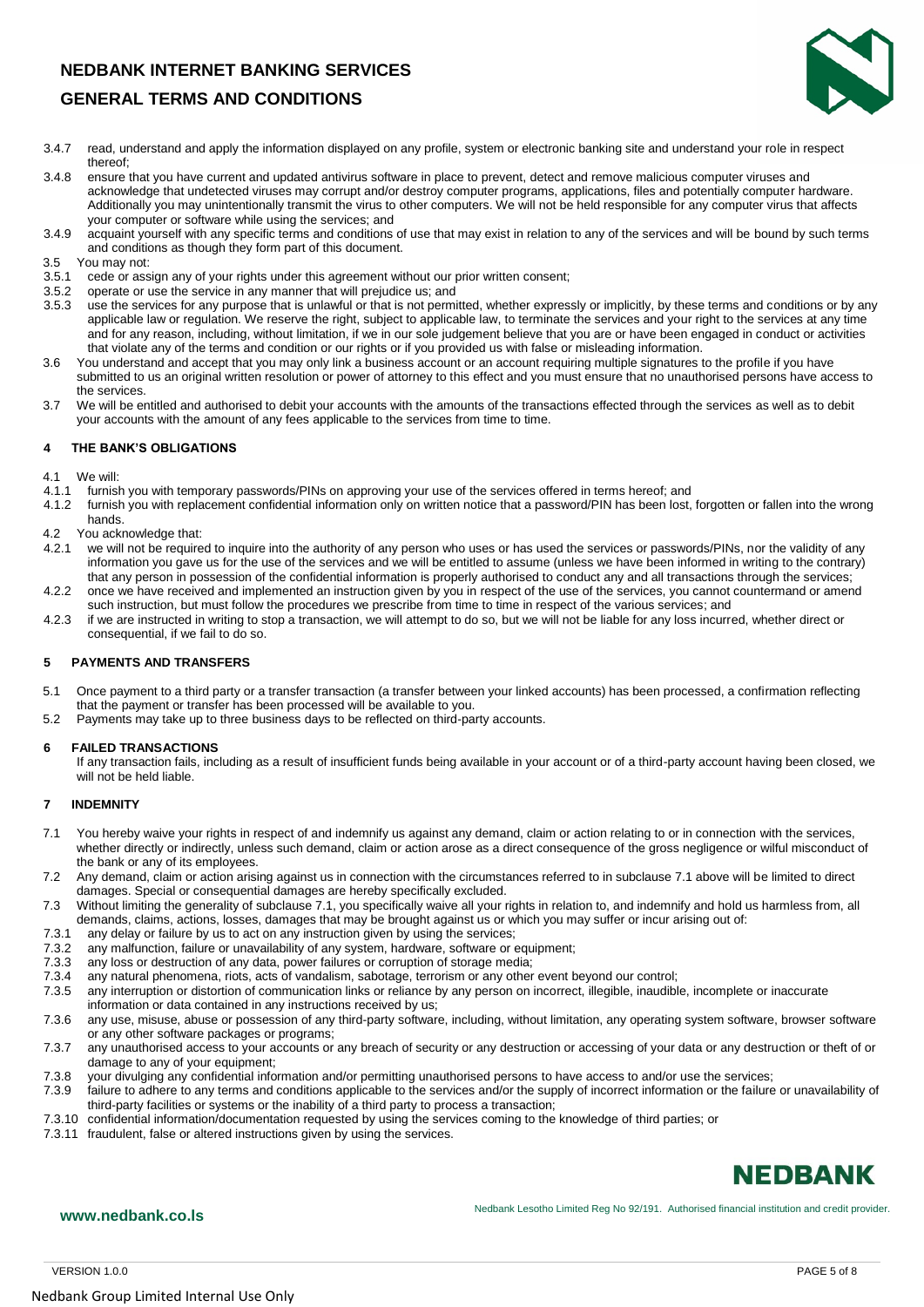# **GENERAL TERMS AND CONDITIONS**



#### **8 COPYRIGHT**

- 8.1 We will at all times retain our copyright in or licence to software as well as associated information and documentation belonging to us used in the provision of the services as well as in respect of any logos, trademarks or service marks used.
- 8.2 You may not duplicate, reproduce or in any way tamper with the software and associated documents without our prior written consent.<br>8.3 In respect of third-party software we are not a party to any licence agreement ent
- In respect of third-party software we are not a party to any licence agreement entered into by you and the licensor and therefore make no warranties relating to such software, including, without limitation, warranties relating to the suitability for a particular purpose, security features or performance. You acknowledge that the use of such software will be at your own risk and indemnify us against and hold us harmless from any loss or damage you may suffer as a result of the use, abuse or possession of such software.
- 8.4 Furthermore, you understand that the use of such third-party software may be illegal in jurisdictions outside Lesotho and/or may infringe upon certain third-party intellectual property rights in such jurisdictions. You understand that, should you use any third-party software outside the boundaries of Lesotho, you must ascertain the legality of such use and obtain all necessary licences and permissions from the relevant parties. You accordingly indemnify us against and hold us harmless from any and all liability you may incur in this regard.

#### **9 DOMICILIUM AND NOTICES**

- 9.1 You choose as your *domicilium citandi et executandi* for the purpose of legal proceedings and for the purposes of giving or sending any notice provided for or necessary in terms of this agreement, the address given in the application form.
- 9.2 The address for the purposes hereof is:
- Physical: 117 Griffith Hill, Kingsway Street, Maseru, Lesotho Postal: PO Box 1001, Maseru, 100 Attention: Head: Legal and Governance
- 9.3 Any party may change its domicilium to any other physical address or fax number by written notice to the other party to that effect. Such change of address will be effective seven days after receipt of notice of the change of domicilium.
- 9.4 All notices to be given in terms of this agreement will:
- 9.4.1 be given in writing;
- 9.4.2 be delivered or sent by prepaid registered post;<br>9.4.3 if delivered, be presumed to have been received
- 
- 9.4.3 if delivered, be presumed to have been received on the date of delivery;<br>9.4.4 if sent by registered post, be presumed to have been received on the 10 9.4.4 if sent by registered post, be presumed to have been received on the 10th business day following the date of posting, unless the contrary is proved.
- 9.5 Notwithstanding the above, any notice actually received by the party to whom the notice is addressed will be deemed to have been properly given and received, notwithstanding that such notice has not been given in accordance with the provisions of this clause.

#### **10 PREPAID AND VALUE-ADDED SERVICES**

You must ensure that all information used when purchasing prepaid and using value-added services is accurate, as these are non-reversible.

#### **11 GENERAL**

- 11.1 These terms and conditions govern the relationship between you and the bank in respect of the services. Should there, however, be a conflict between the provisions hereof and the provisions of any agreement relating to a specific service used by you, then the provisions of that agreement, only insofar as they conflict with the provisions hereof, will take precedence.
- 11.2 We may effect electronic funds transfers in respect of the accounts of which the numbers are provided in a payment instruction. **You acknowledge that we will not be obliged to verify the destination account numbers, parties' names or the amounts involved in any instruction, and if there is a discrepancy between the destination account number and the name of the party concerned, the destination account number will prevail.**
- 11.3 Notwithstanding the aforegoing terms and conditions, you acknowledge and accept that we may from time to time amend such terms and conditions insofar as they relate to your use of the services. In pursuance of the aforegoing you confirm that:
- 11.3.1 you are aware that all such changes will be reflected in the terms and conditions published on our internet site; and
- 11.3.2 by entering your confidential information to gain access to the services, you are bound by the terms and conditions in force at that point in time as they may appear on our internet site.
- 11.4 In this agreement, unless expressly indicated otherwise:
- 11.4.1 the singular will include the plural and vice versa;
- 11.4.2 natural persons will include created entities, whether incorporated or not; and
- 11.4.3 one gender includes the others.
- 11.5 This agreement will be interpreted in accordance with and governed by the laws of Lesotho, notwithstanding that any instruction emanated from outside the borders of Lesotho.

### **12 BREACH**

- 12.1 Should you breach any term or fail to perform any of your obligations in terms of this or any other agreement with us, we may, without notice, cancel this agreement and withdraw the services with immediate effect, without prejudice to our rights to recover:
- 12.1.1 any amounts due to us in terms of this agreement; and
- 12.1.2 any loss or damage suffered by us because of your breach of any term of this agreement or our cancellation of this agreement or the withdrawal of the services.

# **NEDBANK**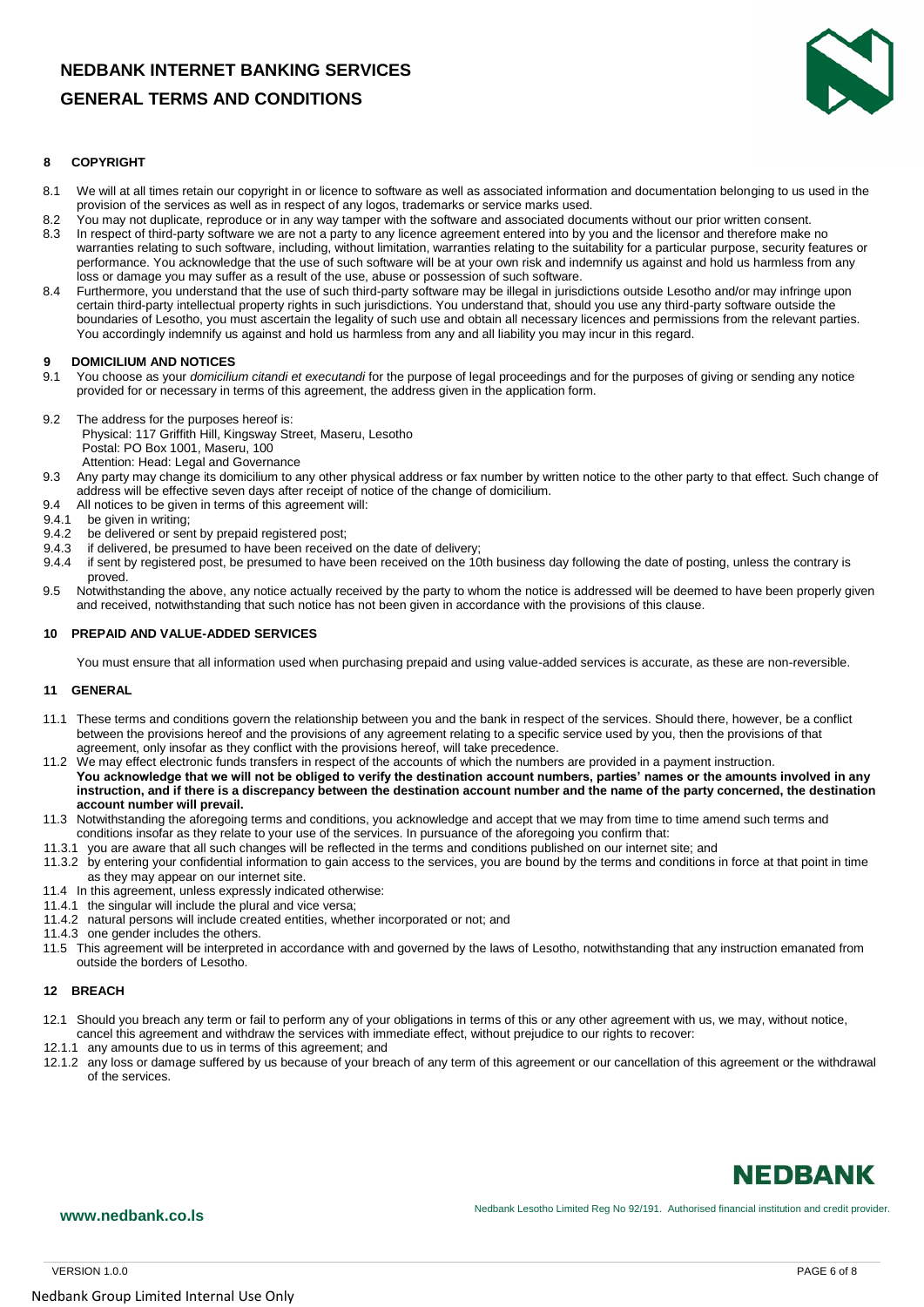# **GENERAL TERMS AND CONDITIONS**



#### **13 DISPUTE**

- 13.1 Should any dispute arise at any time between us and you relating to any matter arising out of any use of the services, such dispute will be finally resolved by means of arbitration and by an arbitrator appointed jointly by the parties, or if no consensus can be reached on the identity of the arbitrator within seven business days after arbitration has been demanded, by an arbitrator appointed by the President of the Law Society of Lesotho. You agree that, in pursuance hereof, either you or us may demand that a dispute be referred to arbitration by giving written notice to that effect to the other party.
- 13.2 This clause does not preclude either party from obtaining urgent interim relief from a court with competent jurisdiction pending the decision of the arbitrator, nor does it preclude us, at our sole discretion, from instituting legal action in a court of competent jurisdiction. If we have to institute action against you for recovery of any debt or damages arising out of the operation of the services, you agree to pay all costs on the scale as between an attorney and own client (including collection commission and any other sundry charges). The arbitration referred to herein will be held at Maseru in the English language and will be held immediately with a view to be completed within 21 days after it is demanded. You irrevocably agree that the decision of the arbitrator in the arbitration proceedings:
- 13.2.1 will be final and binding on you;
- 13.2.2 will be carried into effect; and
- 13.2.3 may be made an order of court of competent jurisdiction.
- 13.3 The arbitrator will decide the matter submitted to him according to the applicable laws of Lesotho and the arbitrator may determine any aspect relating to the costs of the arbitration.
- 13.4 This clause 13 is severable from the rest of the terms and conditions and will remain valid and binding on you notwithstanding any cancellation of your electronic banking services with us or any discontinuation by us of any or all of the services.

#### **14 TERMINATION**

Notwithstanding anything contained above, either party may terminate the agreement at any time by giving such notice as may be required in respect of each service utilised, except that, in the event of any change in any law or the application thereof, which would prejudice us should we continue with the rendering of any service, we may terminate the agreement on 48 hours' written notice to you.

#### **15 SPECIFIC TERMS AND CONDITIONS OF USE**

You must acquaint yourself with any specific terms and conditions of use that may exist in relation to any of the services and will be bound by such terms as though they formed part of this document.

#### **16 CHEQUE DEPOSITS AND AVAILABLE BALANCE**

- 16.1 You acknowledge the following:
- 16.1.1 Cheque deposits may be reflected as 'Available Balance' before the cheques have been cleared, which may create the wrong impression that cash is available.
- 16.1.2 Withdrawals or payments against uncleared cheque deposits are done at your own risk and, should the cheque be stopped, returned or be unpaid in any other way, you will be liable for repayment of all amounts used.
- 16.1.3 Notwithstanding the 'Available Balance' indicator, you should verify the nature of all deposits (and especially those from unfamiliar sources) before withdrawals or payments are made.

#### **17 FATCA POLICY**

The Foreign Account Tax Compliance Act ('FATCA') forms part of the agreement governing the bank-client relationship. FATCA is binding on the parties and you hereby agree to comply with and adhere thereto. Should there be any conflict or inconsistency between FATCA and these terms and conditions or any other agreement between you and us, the contents of FATCA will prevail.

#### **18 SUSPENSION OF ACCOUNT**

If your account remains inactive or dormant for such period as we may determine, we reserve the right to impose such conditions in relation to the further operation of the account as we may determine at our sole and absolute discretion.

#### **19 WITHHOLDING TAX**

Amounts in your account (including any interest earned for a product) may be subject to withholding tax in accordance with the applicable laws.

#### **20 BLOCKING ACCOUNTS/WITHHOLDING OF FUNDS**

We may, without prior notice to you, block any account (and later remove the block) at any time and/or withhold amounts in any account at any time, if required to do so by any relevant authority, law or pursuant to any agreements with any regulator or other authority, or in order to comply with our internal policies and/or any applicable order or sanction of an authority.

#### **21 CREDIT BUREAU**

You consent to our periodically checking and reporting your credit status with any registered credit bureau or credit reference agency. By doing so you consent to our disclosing such information as may be necessary or required to check and/or report your credit status in terms of the applicable laws.